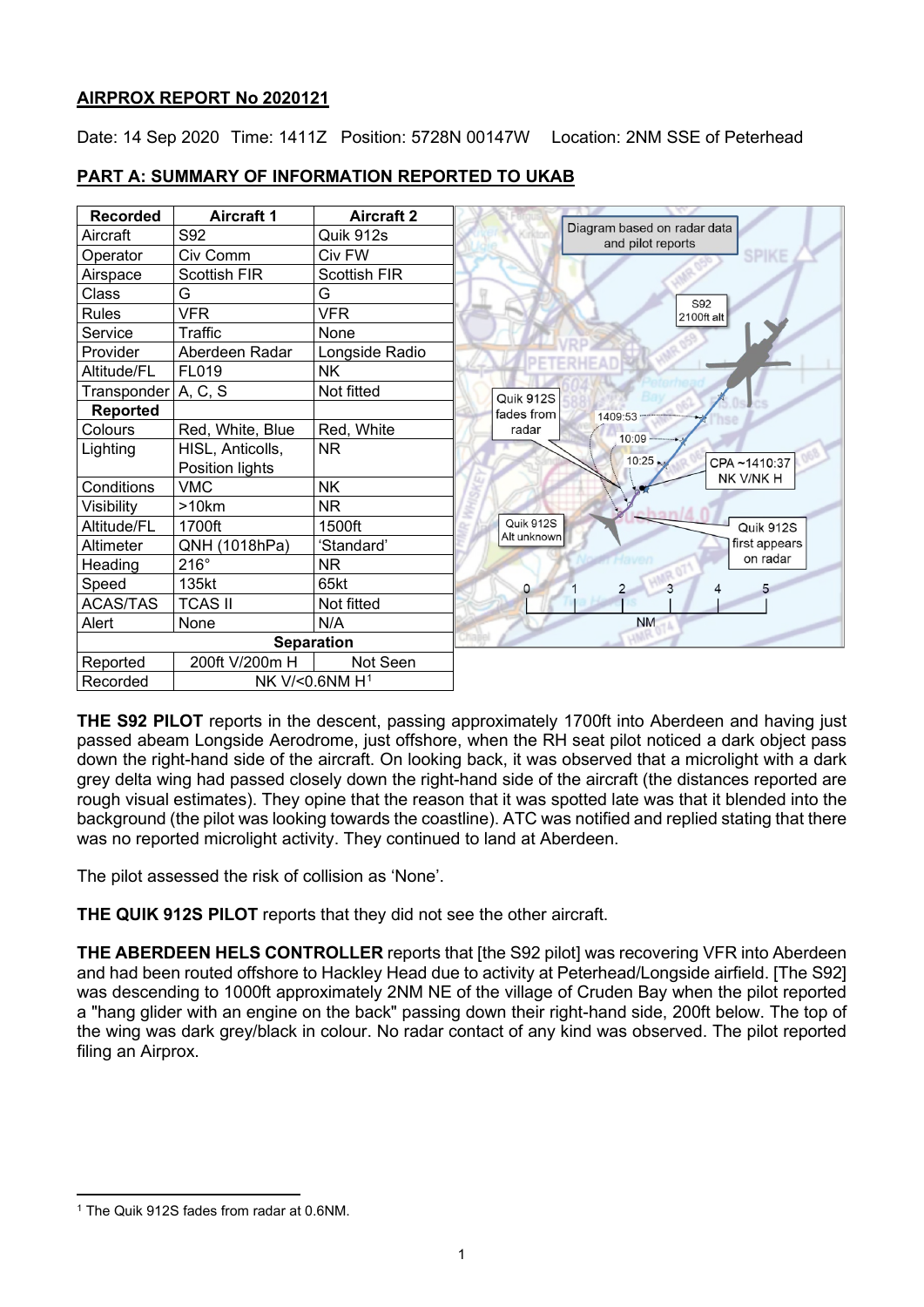### **Factual Background**

The weather at Aberdeen was recorded as follows:

METAR COR EGPD 141420Z AUTO 22006KT 9999 NCD 19/13 Q1018 NOSIG=

#### **Analysis and Investigation**

# **NATS Aberdeen**

An S92 helicopter was inbound to Aberdeen from an offshore platform at A020 with 10NM to run to the coast at Peterhead, anticipating a VFR join. The pilot was initially receiving an Offshore Deconfliction Service with HELS, but this was changed to a Traffic Service before the reported Airprox occurred.

At **1407:22** the HELS controller called [the S92 C/S] and advised "*Traffic Service as you approach the coast*" and then passed Traffic Information on a contact squawking 7000 in the circuit at Longside airfield (just west of the town of Peterhead). The change in service was read back correctly and the pilot reported looking for the traffic.

For clarity in this report, the screenshots used are cropped from the full display. The HELS controller works with their displays expanded to 80NM from Aberdeen, to cover the whole sector.

At **1409:33** an intermittent PSR contact first appeared on the Allanshill radar about 4NM ahead of [the S92 C/S] (Figure 1). This was not visible on the Perwinnes radar, which is the source the HELS controller was primarily using at this time. Approximately 10sec later this contact had faded and was no longer visible on the Allanshill display either.





At **1409:38** the HELS controller called [the S92 pilot] again and the following exchange took place:

HELS - "*[S92 C/S], previously mentioned traffic now disappeared from radar contact, you can descend when ready altitude 1000ft*".

[S92 C/S] - "*That's copied, descending now, [S92 C/S]*".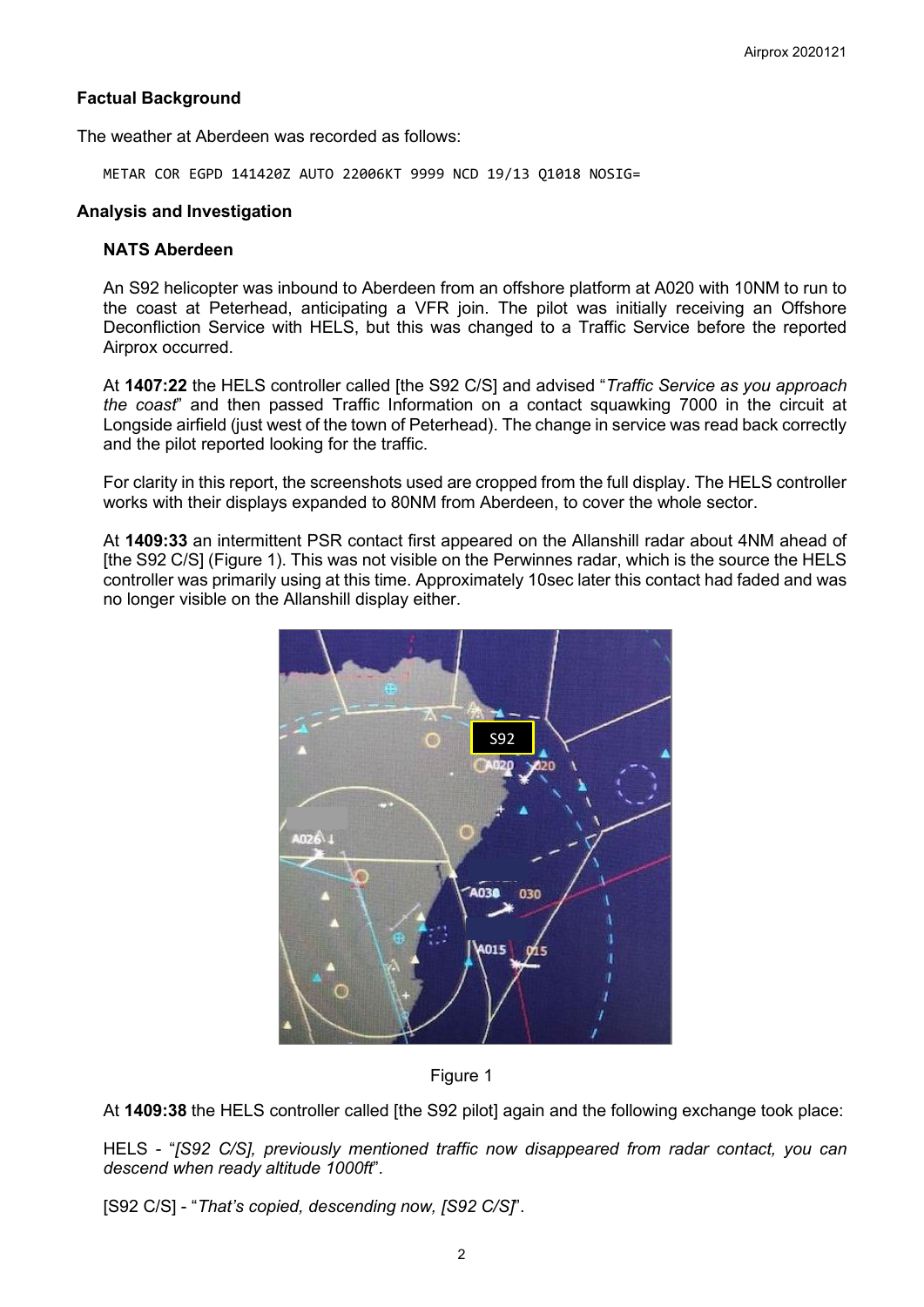HELS - "*[S92 C/S] clearance VFR via Hackley not above altitude 1000ft*".

[S92 C/S] - "*In the zone via Hackley, not above altitude 1000ft, [S92 C/S]*".

At **1409:59** the PSR return re-appeared on the Allanshill display, as shown in Figure 2. Again, nothing was seen on the Perwinnes radar display, as shown in Figure 3; both screenshots were taken at the same time.



Figure 2 **Figure 3** 

At **1410:17** the Allanshill radar showed the PSR return about to merge with the combined PSR/SSR return of [the S92] (Figure 4). There was still nothing seen on the Perwinnes radar and, on the next sweep of the Allanshill radar, the PSR return faded again. It could be seen for one more sweep as the aircraft passed each other and was then not seen again.



Figure 4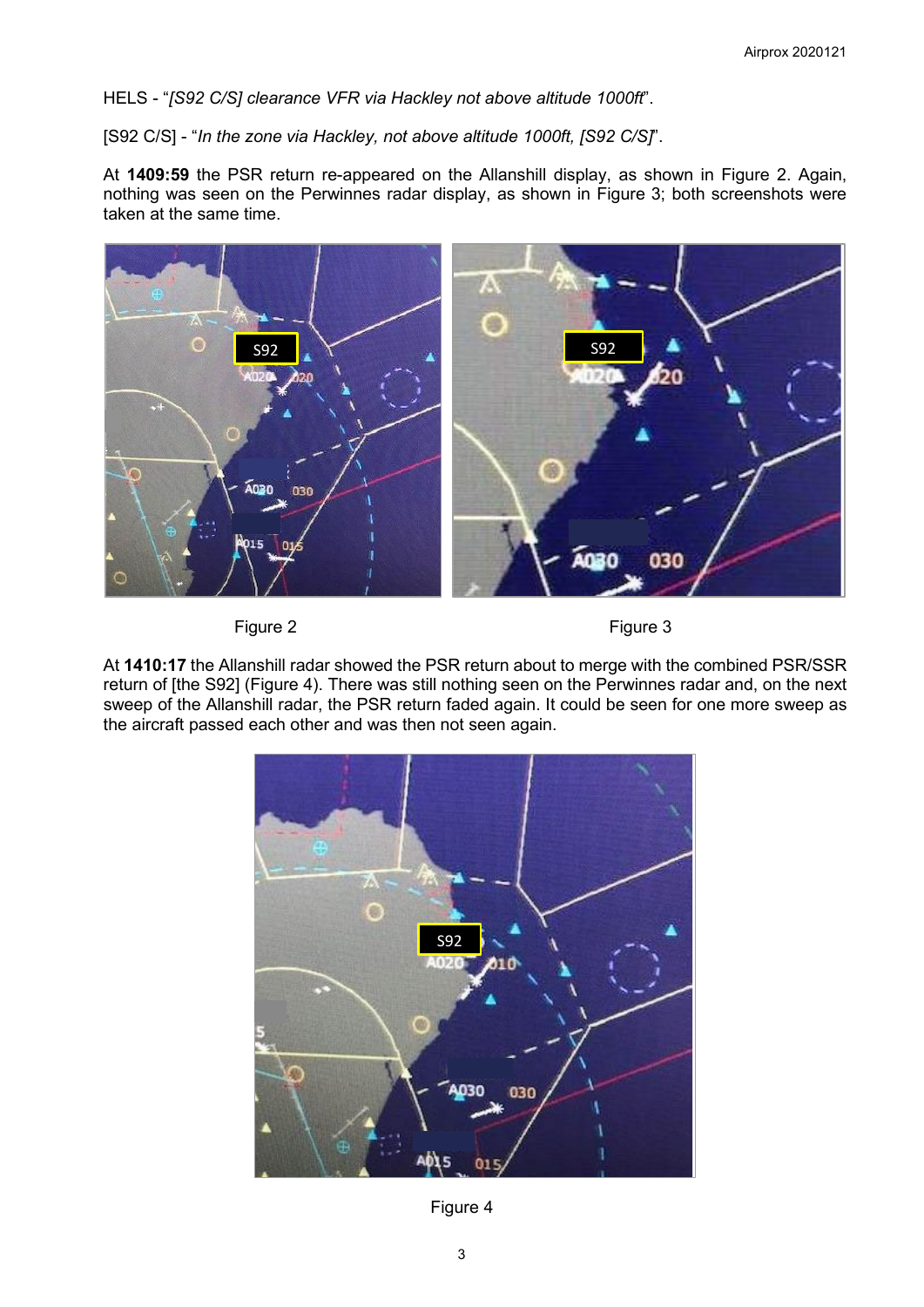At **1411:01** the pilot of [the S92] called HELS to say - "*Yeah, we seem to have what looked like a hang glider or something along those lines with an engine at the back, just passed down our right hand side by about 200ft*"

HELS - "*[S92 C/S], that's copied nothing seen on radar, no reports of an aircraft in that area. Do you wish to file an Airprox?*"

By this time, the PSR return was not visible on either radar display.

[S92 C/S] -"*Yeah, we'll do that [S92 C/S]*."

HELS -"*OK, we'll get the details when you land, if you can give us a phone and I'll file it this end*".

[S92 C/S] -"*OK we'll do that [S92 C/S]*."

At **1411:58** the exchange continued:

HELS - "*[S92 C/S] Did you say left hand or right hand side?*"

[S92 C/S] - "*Right hand side, onshore side [S92 C/S]*."

HELS - "*Any colours?*"

[S92 C/S] - "*Er, nope, I could see the top of the wing, it kinda looked like dark grey maybe towards black.*"

The HELS controller confirmed that they were not aware of any traffic operating in the area where the Airprox was reported, and did not observe any radar contacts in that area. They did contact the aircraft that had been operating in the circuit [of a local airfield] to ask if they knew of any aircraft that were operating along the coast. They advised that a [local airfield]-based microlight had gone out and returned after a short period of time and offered to telephone the Watch Manager with more details.

The pilot of [the S92] called the Watch Manager at 1448Z and confirmed the events, stating that the aircraft had passed down the right-hand side and about 200ft below. Initially they thought it was a bird passing them, but on closer inspection identified it as a microlight with a V-wing and dark grey on top, as it passed behind them. They believe they were already in the descent passing 1700ft at that time.

At a similar time to the call received from the pilot of [the S92], someone representing the [local airfield] Flying Club called the VCR<sup>[2](#page-3-0)</sup> ATSA<sup>[3](#page-3-1)</sup> to advise they believe the unknown aircraft was a [local] airfield]-based microlight and provided contact details for the pilot.

The Watch Manager called the pilot of [the Quik 912S]. The pilot stated that they had been flying along the coast at around 1500ft at the time of the event. They did not recall seeing any helicopters in the vicinity, and stated that they always keep an eye out for them as they are aware of the common routings along the coast.

The HELS controller at Aberdeen provides UK FIS, primarily to civil helicopters operating in support of the North Sea oil and gas industry. The sector extends east from the Aberdeen CTR/CTA boundary to 80NM from the ADN VOR, and vertically from SFC to FL85. The sector is configured with two radar displays, with the Allanshill radar on the upper display and the Perwinnes radar on the lower display. It is not possible at this time to have data from both these radar sources displayed on one screen at Aberdeen. The Perwinnes radar provides good coverage at all levels within at least 40NM of Aberdeen, and as far as 80NM to the east and south-east. The Allanshill radar

<span id="page-3-0"></span><sup>2</sup> Visual Control Room.

<span id="page-3-1"></span><sup>3</sup> Air Traffic Services Assistant.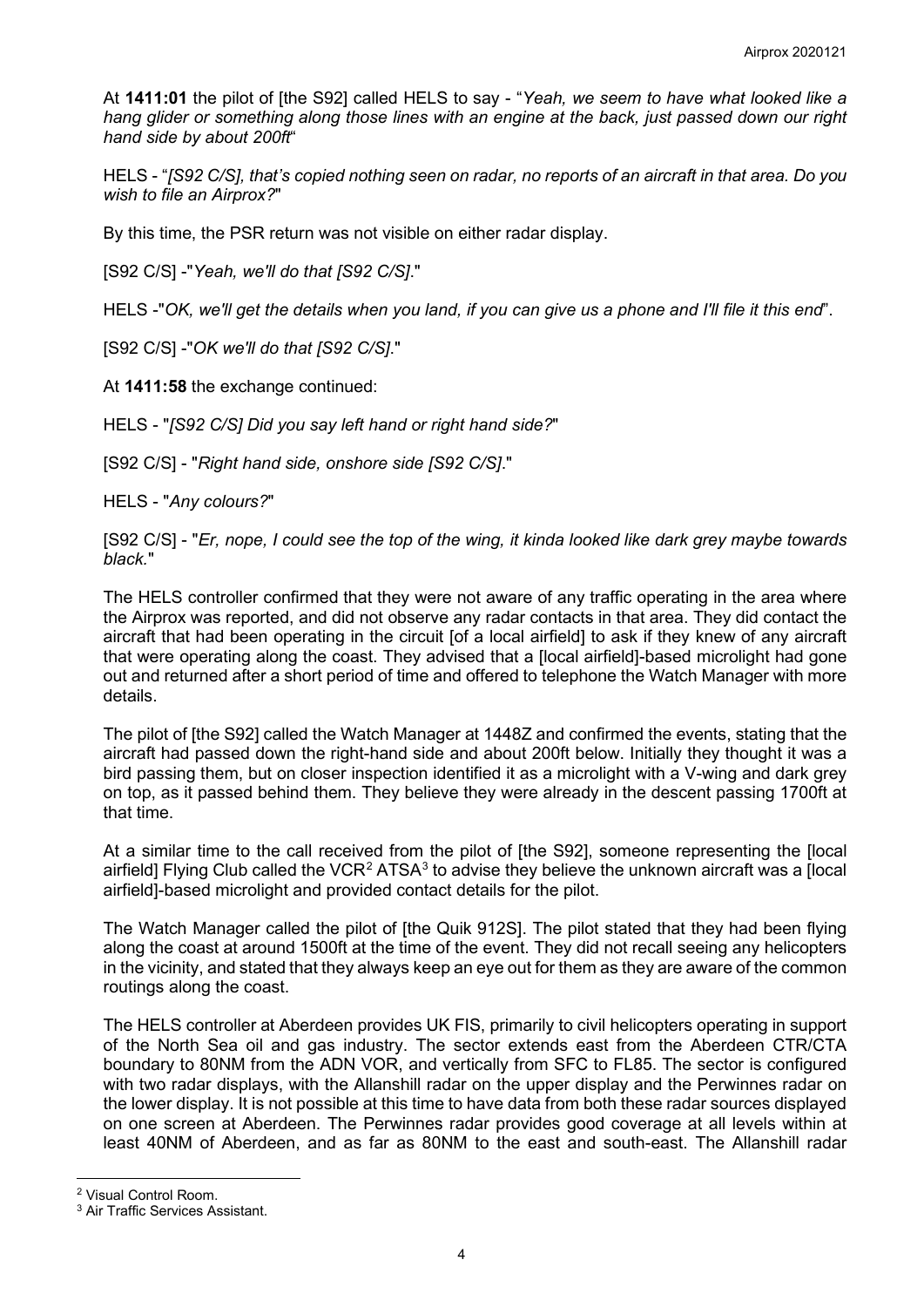provides better coverage beyond 40NM to the north-east and in the Moray Firth area. In the area where the Airprox was filed, the coverage from the Perwinnes radar would normally be as good as that from the Allanshill radar.

The PSR target believed to be the [Quik 912S] was intermittently visible, on the Allanshill display only, for a period of 1min 7sec. During this time, in addition to [the S92], the HELS controller's attention was with traffic in the southern part of the sector, so their scan was probably concentrated on the Perwinnes display. By the time [the S92 pilot] reported seeing the microlight, nothing was visible on either of the HELS controller's displays.

The encounter took place in Class G airspace and [the Quik 912S pilot] had not requested an ATS, nor were they operating a transponder. The pilot of [the Quick 912S] reported that they had not seen a helicopter, even though they were looking out for them as they are aware of the common routings in and out of Aberdeen.

[The S92 pilot] was receiving a Traffic Service from the Aberdeen HELS controller. Although an intermittent PSR return could be seen on the Allanshill radar for about a minute before [the Quick 912S] and [the S92] passed each other, this was not seen by the HELS controller who was working traffic on the Perwinnes radar display at the time.

NATS Aberdeen Recommendation: That Engineering explore if it would be possible to capture primary and secondary returns from both Perwinnes and Allanshill radars, combine the returns and display this combined picture on a single monitor in front of the controller.

#### **UKAB Secretariat**

Analysis of the NATS radar replay showed the S92 tracking southwest in accordance with the pilot's report. At 1409:49, a primary radar return appeared 2.9NM SW of the S92, in a position that was commensurate with both pilots' reports (Figure 5). The primary return tracked northeast, on a reciprocal track to that of the S92, for another 40sec until radar track was lost at 1410:29 (Figure 6). Separation at this time was 0.6NM horizontally; the altitude of the Quik 912S was not recorded so it was not possible to assess the vertical separation.

There was no perceptible deviation of track from the S92 until the 2 aircraft are assumed to have passed. It is estimated that CPA occurred at approximately 1410:37 but, due to the radar return from the Quik 912S fading some 8-10sec prior to the aircraft passing each other, it has not been possible to measure CPA.



Figure 5 – 1409:49 Figure 6 – 1410:29

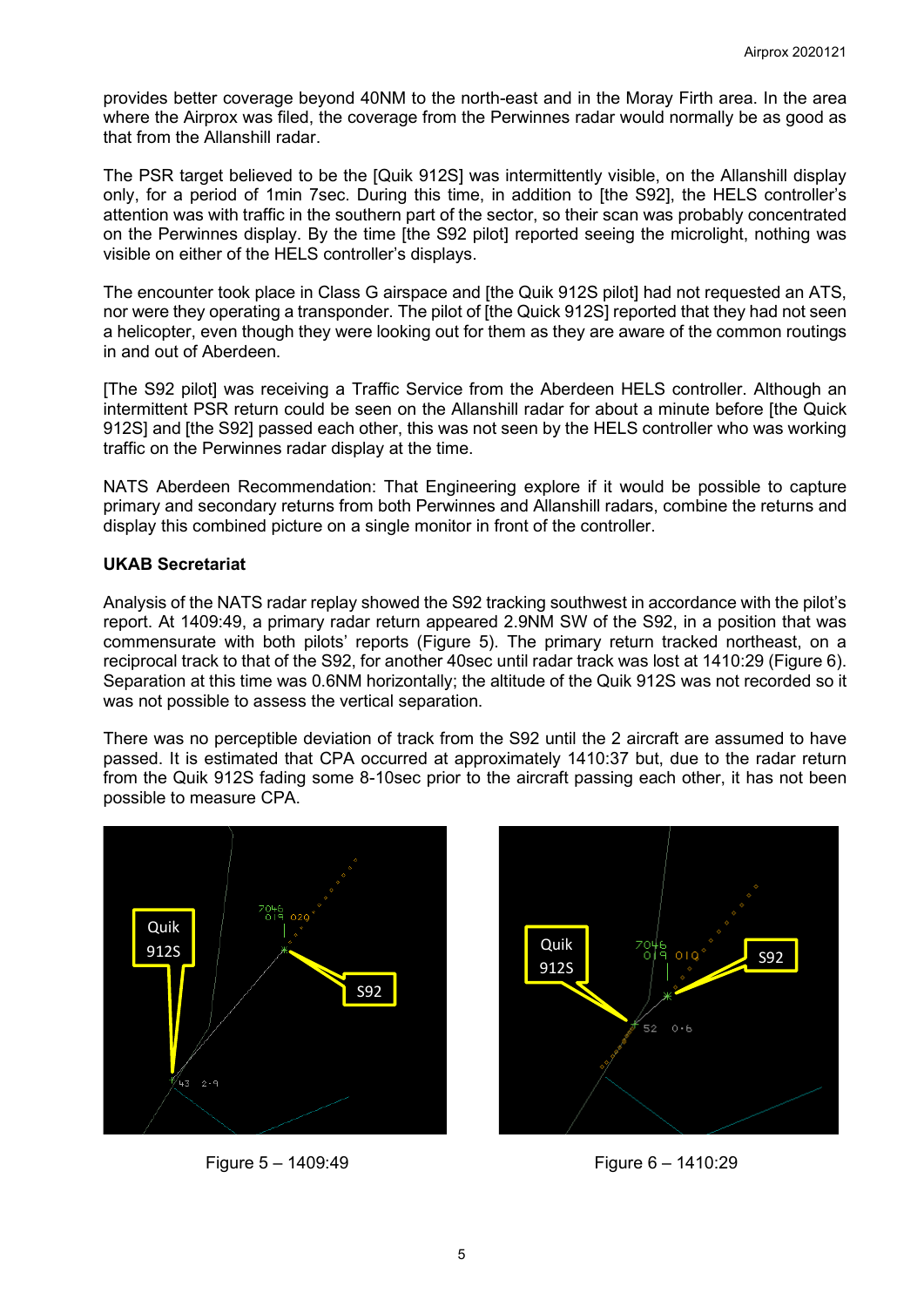The S92 and Quik 912S pilots shared an equal responsibility for collision avoidance and not to operate in such proximity to other aircraft as to create a collision hazard. [4](#page-5-0) If the incident geometry is considered as head-on or nearly so then both pilots were required to turn to the right. $^{\rm 5}$  $^{\rm 5}$  $^{\rm 5}$ 

### **Summary**

An Airprox was reported when an S92 helicopter and a Quik 912S flew into proximity 2NM SSE of Peterhead at 1411Z on Monday 14<sup>th</sup> September 2020. The S92 pilot was operating under IFR in VMC and in receipt of a Traffic Service from Aberdeen Radar. The Quik 912S pilot was operating under VFR and not in receipt of an Air Traffic Service.

### **PART B: SUMMARY OF THE BOARD'S DISCUSSIONS**

Information available consisted of reports from both pilots, radar photographs/video recordings, reports from the air traffic controllers involved and reports from the appropriate operating authorities. Relevant contributory factors mentioned during the Board's discussions are highlighted within the text in bold, with the numbers referring to the Contributory Factors table displayed in Part C.

Due to the exceptional circumstances presented by the coronavirus pandemic, this incident was assessed as part of a 'virtual' UK Airprox Board meeting where members provided a combination of written contributions and dial-in/VTC comments.

The Board first considered the actions of the Aberdeen controller and heard from an ATC member that the controller could not have been expected to pass Traffic Information on the Quik to the pilot of the S92 as the radar screen that they had been using had not displayed the microlight (**CF2**, **CF3**). Members also heard from an ATC advisor that the Aberdeen controllers are required to cover large areas offshore and so they use whichever display provides them with the best picture in their area of interest. In this case, it had been the Perwinnes radar that the controller had been using, as this had given them the best coverage for the traffic situation that they were dealing with. Whilst the Board agreed that the fact that the fact that the controller's attention had been with traffic in the southern part of the sector – and that this had contributed to them not detecting the conflict (**CF4**) – members also considered that the configuration of the radar displays at Aberdeen had been sub-optimal in this case, in that the information available from both radars had not been presented to the controller on a single display (**CF1**). The Board was heartened to hear that Aberdeen ATC is looking into the possibility of combining the two radar feeds onto a single display.

Turning to the actions of the pilots involved, the Board noted that the Quik 912S pilot had been listening out on their local airfield's radio frequency but considered that they may have been better served talking to Aberdeen, particularly in light of the fact that they had been crossing the Helicopter Main Routes (HMRs) (**CF5**, **CF6**). Furthermore, members also felt that the S92 pilot's choice of routing close to the coast, where there would have been an increased likelihood of encountering General Aviation traffic, had also contributed to this Airprox (**CF5**). Members noted that the Quik 912S had not been fitted with any form of electronic conspicuity that could have interacted with the TCAS II equipment fitted to the S92 (**CF8**), thus totally defeating the Electronic Warning System barrier. This resulted in neither pilot having had any knowledge of the presence of the other aircraft (**CF7**) prior to the S92 pilot spotting the Quick 912S as it had passed down the right-hand side of their aircraft. The Board agreed that the sighting from the S92 pilot had been too late to materially affect the separation between the aircraft and noted that the Quik 912S pilot had not seen the helicopter (**CF10**).

Finally, the Board discussed the risk involved in this Airprox. Members noted that none of the parties involved (the 2 pilots and the Aberdeen controller) had had any situational awareness of the proximity of the 2 aircraft until they had passed each other, and thus any separation that had existed had been entirely fortuitous. Moreover, there was insufficient recorded data for the Board to conclusively judge the actual separation. That said, the S92 pilot's estimated separation and reported risk of collision, coupled with the fact that the Quik 912S pilot had neither heard nor seen the helicopter, led the Board

<span id="page-5-0"></span><sup>4</sup> SERA.3205 Proximity.

<span id="page-5-1"></span><sup>5</sup> SERA.3210 Right-of-way (c)(1) Approaching head-on.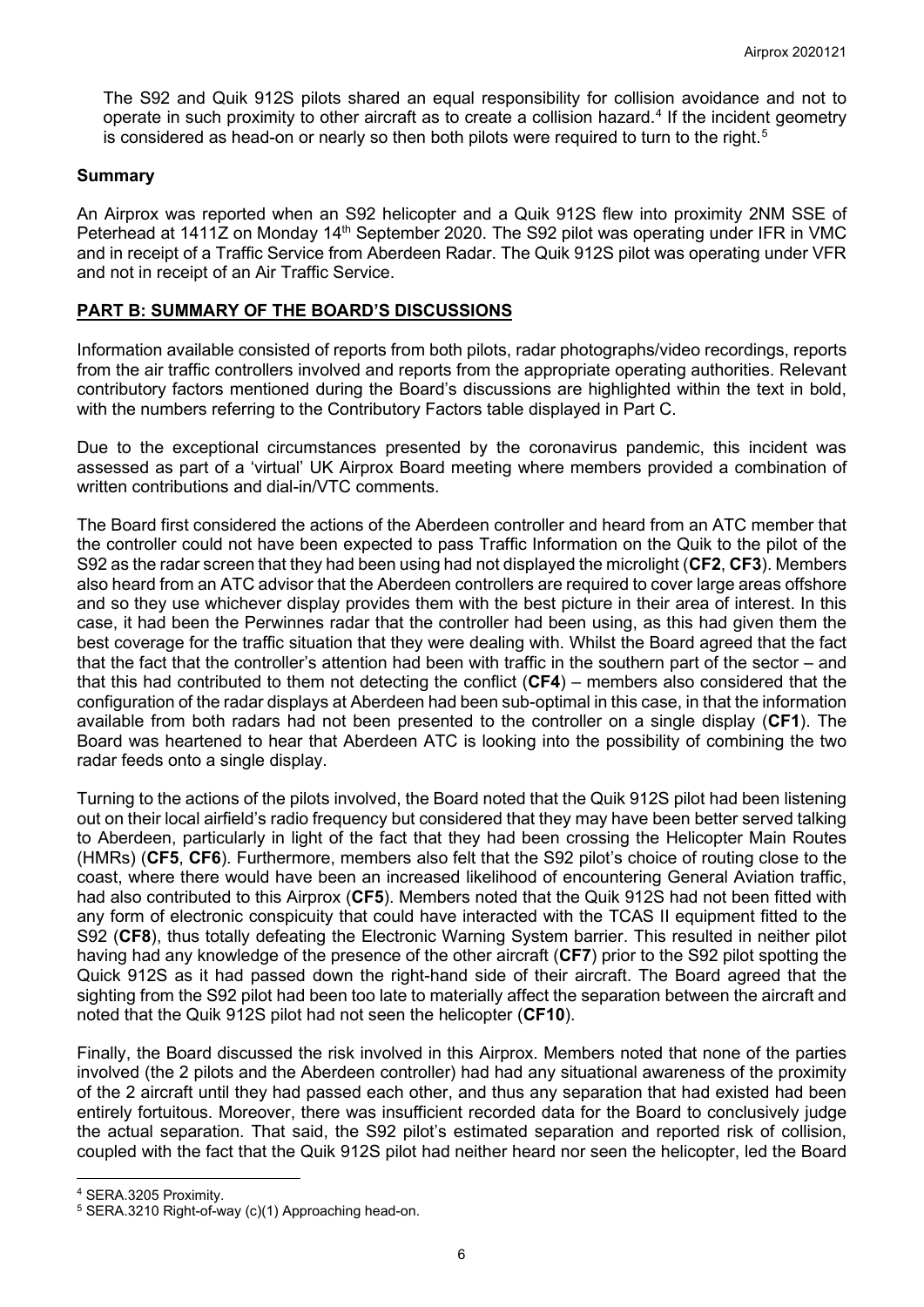to conclude that, although safety had been reduced, there had been no risk of collision and that this encounter could be best described as a conflict in the FIR (**CF9**); therefore, the Board assigned a risk category C to this event.

# **PART C: ASSESSMENT OF CONTRIBUTORY FACTORS AND RISK**

#### Contributory Factors:

|           | 2020121                                                     |                                                                          |                                                                   |  |  |  |  |  |  |  |  |
|-----------|-------------------------------------------------------------|--------------------------------------------------------------------------|-------------------------------------------------------------------|--|--|--|--|--|--|--|--|
| <b>CF</b> | <b>Factor</b>                                               | <b>Description</b>                                                       | Amplification                                                     |  |  |  |  |  |  |  |  |
|           | <b>Ground Elements</b>                                      |                                                                          |                                                                   |  |  |  |  |  |  |  |  |
|           |                                                             | • Manning and Equipment                                                  |                                                                   |  |  |  |  |  |  |  |  |
| 1         | Technical                                                   | • Aerodrome and ATM Equipment<br>Non-functional or unavailable equipment |                                                                   |  |  |  |  |  |  |  |  |
|           |                                                             | • Situational Awareness and Action                                       |                                                                   |  |  |  |  |  |  |  |  |
| 2         | Contextual                                                  | • Situational Awareness and Sensory Events                               | The controller had only generic, late or no Situational Awareness |  |  |  |  |  |  |  |  |
| 3         | <b>Human Factors</b>                                        | • Conflict Detection - Not Detected                                      |                                                                   |  |  |  |  |  |  |  |  |
| 4         | <b>Human Factors</b>                                        | • Distraction - Job Related<br>Controller engaged in other tasks         |                                                                   |  |  |  |  |  |  |  |  |
|           | <b>Flight Elements</b>                                      |                                                                          |                                                                   |  |  |  |  |  |  |  |  |
|           |                                                             | <b>• Tactical Planning and Execution</b>                                 |                                                                   |  |  |  |  |  |  |  |  |
| 5         | <b>Human Factors</b>                                        | • Flight Planning and Preparation                                        |                                                                   |  |  |  |  |  |  |  |  |
| 6         | <b>Human Factors</b>                                        | • Communications by Flight Crew with ANS                                 | Pilot did not communicate with appropriate ATS provider           |  |  |  |  |  |  |  |  |
|           |                                                             | • Situational Awareness of the Conflicting Aircraft and Action           |                                                                   |  |  |  |  |  |  |  |  |
| 7         | Contextual                                                  | • Situational Awareness and Sensory Events                               | Pilot had no, late or only generic, Situational Awareness         |  |  |  |  |  |  |  |  |
|           | <b>• Electronic Warning System Operation and Compliance</b> |                                                                          |                                                                   |  |  |  |  |  |  |  |  |
| 8         | Technical                                                   | • ACAS/TCAS System Failure                                               | Incompatible CWS equipment                                        |  |  |  |  |  |  |  |  |
|           | • See and Avoid                                             |                                                                          |                                                                   |  |  |  |  |  |  |  |  |
| 9         | Contextual                                                  | • Loss of Separation                                                     | A conflict in the FIR                                             |  |  |  |  |  |  |  |  |
| 10        | <b>Human Factors</b>                                        | • Monitoring of Other Aircraft                                           | Non-sighting or effectively a non-sighting by one or both pilots  |  |  |  |  |  |  |  |  |

Degree of Risk: C

## Safety Barrier Assessment<sup>[6](#page-6-0)</sup>

In assessing the effectiveness of the safety barriers associated with this incident, the Board concluded that the key factors had been that:

## **Ground Elements:**

**Manning and Equipment** were assessed as **ineffective** because the radar feeds from the Allanshill and Perwinnes radars were not combined onto a single display for use by the Aberdeen controller.

**Situational Awareness of the Confliction and Action** were assessed as **ineffective** because the controller was using the Perwinnes radar which did not display the presence of the Quik 912S.

**Electronic Warning System Operation and Compliance** were assessed as **not used** because the STCA at Aberdeen could not detect the presence of the Quik 912S which was not transponderequipped.

#### **Flight Elements:**

**Tactical Planning and Execution** was assessed as **partially effective** because the Quik 912S pilot had not planned to communicate with Aberdeen while crossing the HMRs, and the S92 pilot

<span id="page-6-0"></span><sup>&</sup>lt;sup>6</sup> The UK Airprox Board scheme for assessing the Availability, Functionality and Effectiveness of safety barriers can be found on the [UKAB Website.](http://www.airproxboard.org.uk/Learn-more/Airprox-Barrier-Assessment/)